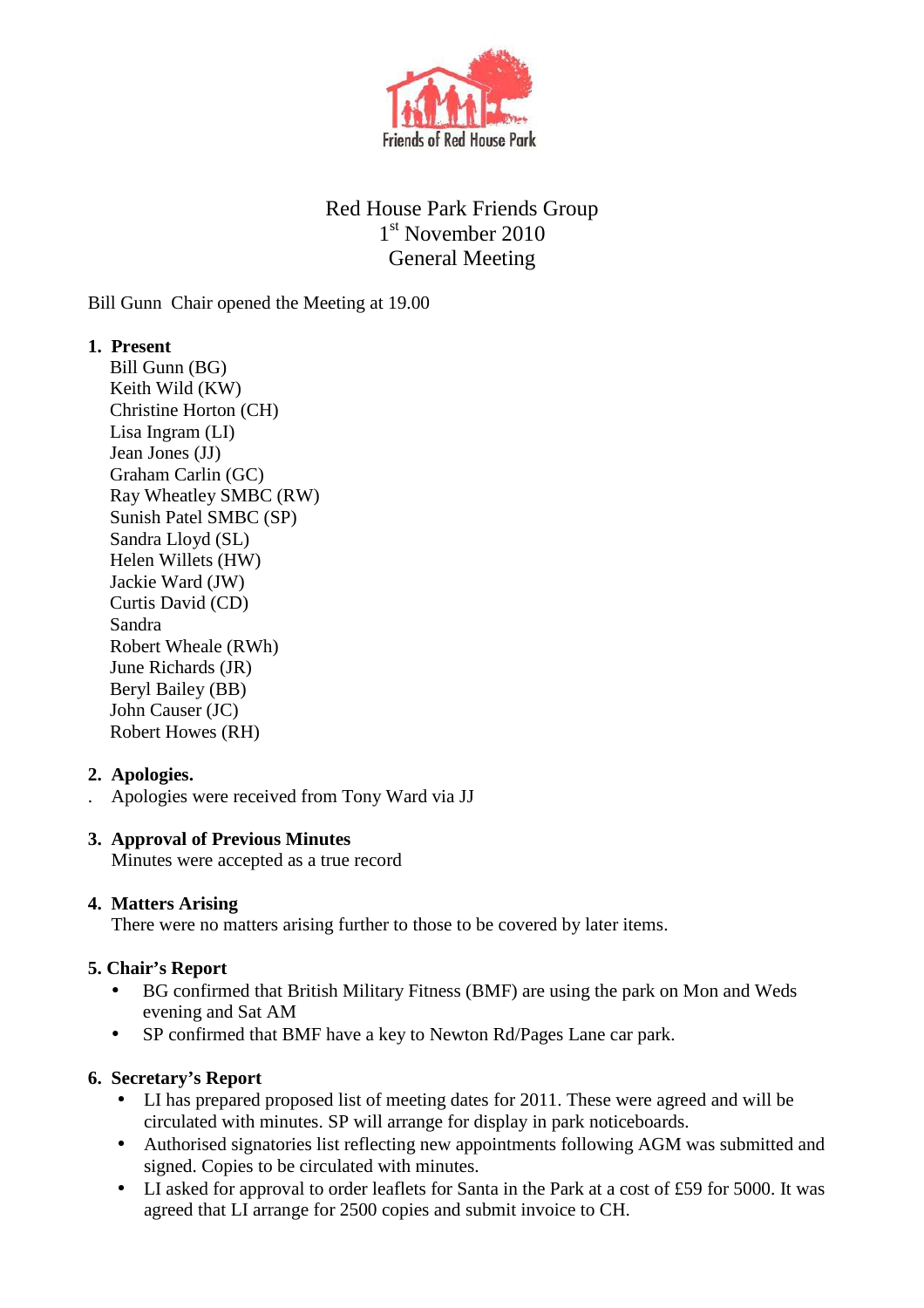

#### **7. Treasurer's Report**

- CH has received notification from Street Print that Red House leaflets are ready. These are to be shared between BG and CH for storage.
- CH has drafted a entry form for photography competition on advise from John Haines of Great Barr Photographic Society (GBPS) LI to review and send to John to approve.
- Proposals regarding refurbishment of changing rooms were circulated. It was agreed that internal dimensions of rooms were required to obtain better idea of space available.
- SP stated that intent was to hand over management of the community room to the friends group. Agreed that thought will be needed as to how this will be managed.
- CH has opened and circulated an electronic cash book record. This will be updated and distributed following each meeting.
- Anthony Lewis has forwarded a complaint ref Park Wardens from football team coach. CH will pass to SP for action.
- The residents of Red House Park Road approached CH with a request to attend the meeting following attendance at a forum where they were referred back to the group to advise on opposing development of Hill Lane site.
- It was agreed that a discussion could be held to advise the residents, however, the remit of the friends group does not cover this issue and that the residents would need to form a separate committee to fight any proposals. Main points of the discussion were as follows;
	- o **CH asked SP to update the residents on the current position. It was stated that the site has not yet been sold but agreement had been made in a report to Ann Shackleton (Cabinet Member) to demolish to outbuildings to the rear of RHP and to develop both the house and the Hill Lane Site.**
	- o **BG, JJ and KW attended a forum where a 3,000 name petition was submitted to oppose development of the house. There was subsequently an undertaking to retain the façade of the house but no undertakings in relation to Hill Lane.**
	- o **There was confusion regarding both the line and the form of the boundaries. KW has queried this but outline plans are unclear. SP noted that the upcoming Green Flag application would suggest that any development will be "inkeeping" with the park.**
	- o **Sandra asked SP the situation regarding Freedom of Information requests. It was suggested that these can either be sent to David Brown or via BG to Ann Shackleton.**
	- o **JC suggested that a separate meeting was needed for residents and this was agreed as above.**
	- o **JR queried parking provision for development, it is believed that demolition of outbuildings will provide for house. No information regarding Hill Lane.**
	- o **RH queried the amount of flats that will be in house this is not known but estimated at 6.**
	- o **JJ suggested that residents contact Sadie Smith for further advice.**
	- o **BG recommended that the residents elect a speaker to liaise with ward councillors on their behalf.**

### **8. Council Report**

- SP circulated details of a monthly working group set up to tidy up the Park. This is managed and run by the Wildlife Trust and will work on clearing vegetation etc.
- SP confirmed that Santa event is covered by Councils Public Liability Insurance. Risk Assessment has been submitted. SP will review and feedback to LI.